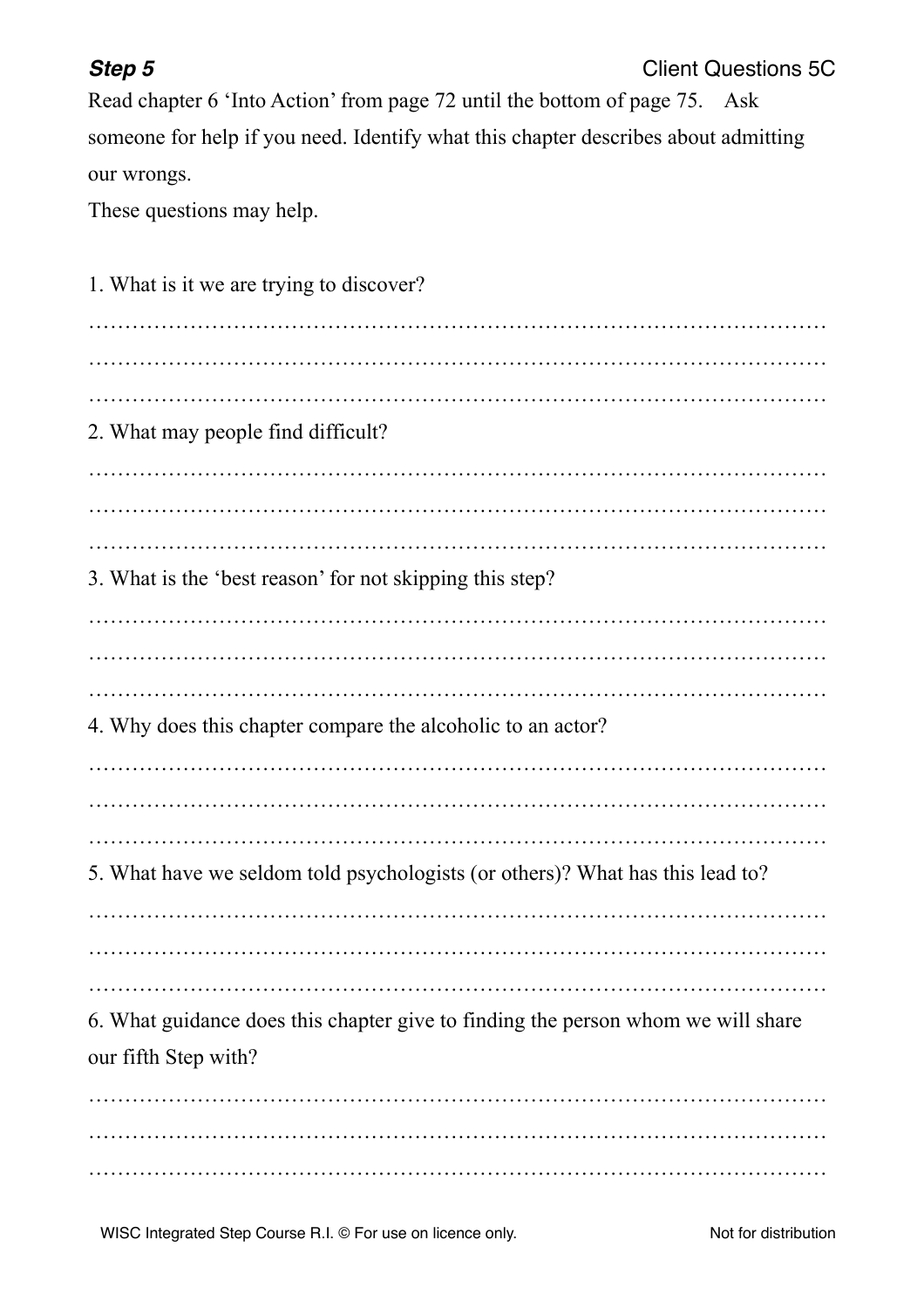7. What have we no right to do? ………………………………………………………………………………………… ………………………………………………………………………………………… ………………………………………………………………………………………… 8. Why might we postpone this step? What are the dangers of this? ………………………………………………………………………………………… ………………………………………………………………………………………… ………………………………………………………………………………………… 9. What should your chosen partner realise? ………………………………………………………………………………………… ………………………………………………………………………………………… 10. What should you withhold when you take this step? ………………………………………………………………………………………… ………………………………………………………………………………………… 11. After sharing this step what does the programme recommend we do? ………………………………………………………………………………………… ………………………………………………………………………………………… 12. After working through the fourth step questions, what do you realise about your limitations and capabilities? ………………………………………………………………………………………… ………………………………………………………………………………………… ………………………………………………………………………………………… 13. How has working the first four steps prepared you to work the fifth Step? ………………………………………………………………………………………… ………………………………………………………………………………………… …………………………………………………………………………………………